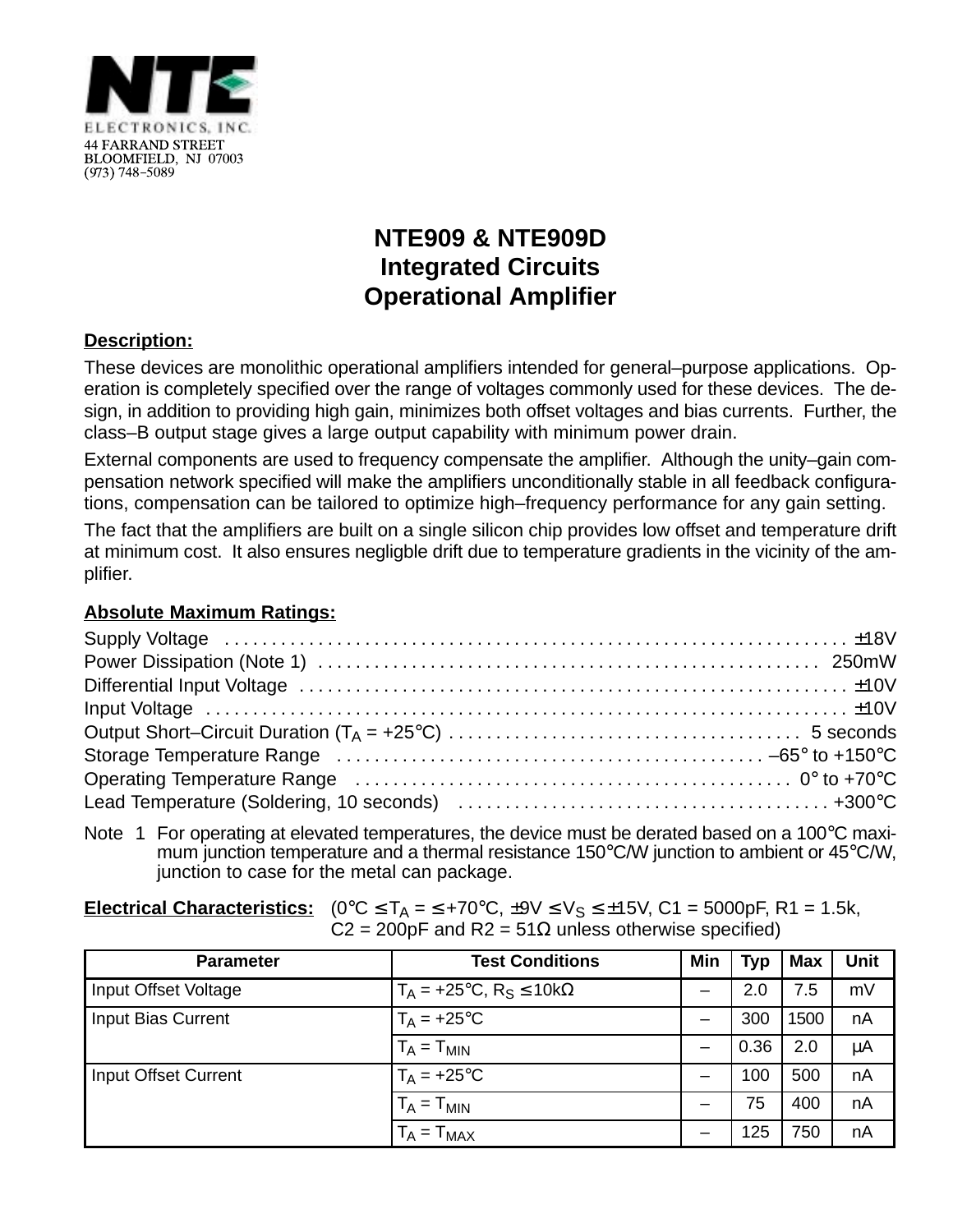**<u>Electrical Characteristics (Cont'd):</u> (0°C ≤ T<sub>A</sub> = ≤ +70°C, ±9V ≤ V<sub>S</sub> ≤ ±15V, C1 = 5000pF,** R1 = 1.5k, C2 = 200pF and R2 = 51 $\Omega$  unless otherwise specified)

| <b>Test Conditions</b>                                                                                                                                                                                                                                                                                                                                                                               | Min                           | <b>Typ</b> | <b>Max</b>               | Unit       |  |  |  |
|------------------------------------------------------------------------------------------------------------------------------------------------------------------------------------------------------------------------------------------------------------------------------------------------------------------------------------------------------------------------------------------------------|-------------------------------|------------|--------------------------|------------|--|--|--|
| $T_A = +25$ °C                                                                                                                                                                                                                                                                                                                                                                                       | 50                            | 250        |                          | $k\Omega$  |  |  |  |
| $T_A = T_{MIN}$                                                                                                                                                                                                                                                                                                                                                                                      | 50                            | 250        | $\qquad \qquad$          | $k\Omega$  |  |  |  |
| $T_A = +25$ °C                                                                                                                                                                                                                                                                                                                                                                                       | —                             | 150        | -                        | $\Omega$   |  |  |  |
| $T_A = +25$ °C, $V_S = \pm 15V$                                                                                                                                                                                                                                                                                                                                                                      | $\overline{\phantom{0}}$      | 2.6        | 6.6                      | mA         |  |  |  |
| $V_{IN}$ = 20mV, C <sub>L</sub> $\leq$ 100pF, T <sub>A</sub> = +25 <sup>o</sup> C                                                                                                                                                                                                                                                                                                                    | —                             | 0.3        | 1.0                      | $\mu s$    |  |  |  |
|                                                                                                                                                                                                                                                                                                                                                                                                      | $\overline{\phantom{0}}$      | 10         | 30                       | $\%$       |  |  |  |
| $T_A = +25$ °C                                                                                                                                                                                                                                                                                                                                                                                       | $\overline{\phantom{0}}$      | 0.25       | $\qquad \qquad -$        | $V/\mu s$  |  |  |  |
| $R_S = 50\Omega$ , $T_A = +25^{\circ}C$ to $T_{MAX}$                                                                                                                                                                                                                                                                                                                                                 | $\equiv$                      | 6.0        | $\overline{\phantom{0}}$ | $\mu$ V/°C |  |  |  |
| $R_S = 50\Omega$ , $T_A = +25^{\circ}C$ to $T_{MIN}$                                                                                                                                                                                                                                                                                                                                                 |                               | 12         | $\qquad \qquad$          | $\mu$ V/°C |  |  |  |
| $V_S = \pm 15V$ , $R_L \geq 2k\Omega$ , $V_{OUT} = \pm 10V$                                                                                                                                                                                                                                                                                                                                          | 15                            | 45         | —                        | V/mV       |  |  |  |
| $V_S = \pm 15V$ , $R_L = 10k\Omega$                                                                                                                                                                                                                                                                                                                                                                  | ±12                           | ±14        |                          | $\vee$     |  |  |  |
| $V_S = \pm 15V$ , $R_1 = 2k\Omega$                                                                                                                                                                                                                                                                                                                                                                   | ±10                           | ±13        | $\overline{\phantom{0}}$ | $\vee$     |  |  |  |
| $V_S = \pm 15V$                                                                                                                                                                                                                                                                                                                                                                                      | ±8                            | ±10        | $\overline{\phantom{0}}$ | $\vee$     |  |  |  |
| $R_S \ge 10k\Omega$                                                                                                                                                                                                                                                                                                                                                                                  | 65                            | 90         |                          | dB         |  |  |  |
| $R_S \ge 10k\Omega$                                                                                                                                                                                                                                                                                                                                                                                  |                               | 25         | 200                      | $\mu$ V/V  |  |  |  |
| <b>NTE909</b><br><b>NTE909D</b><br>(Top View)<br>Output Freq Comp<br>N.C.<br>14 N.C.<br>Output <sup>6</sup><br>$V(-)$<br>N.C. 2<br>13 N.C.<br>Input Freq Comp A 3<br>12 Input Freq Comp B<br>Invert Input<br>11 $V (+)$<br>Non-Invert Input<br>$V(+)$<br>Non-Invert Input 5<br>10 Output<br>Output Freq Comp<br>$V(-)$<br>Input Freq Comp B<br>Invert Input<br>8 N.C.<br>N.C. 7<br>Input Freq Comp A |                               |            |                          |            |  |  |  |
|                                                                                                                                                                                                                                                                                                                                                                                                      | <b>Pin Connection Diagram</b> |            |                          |            |  |  |  |